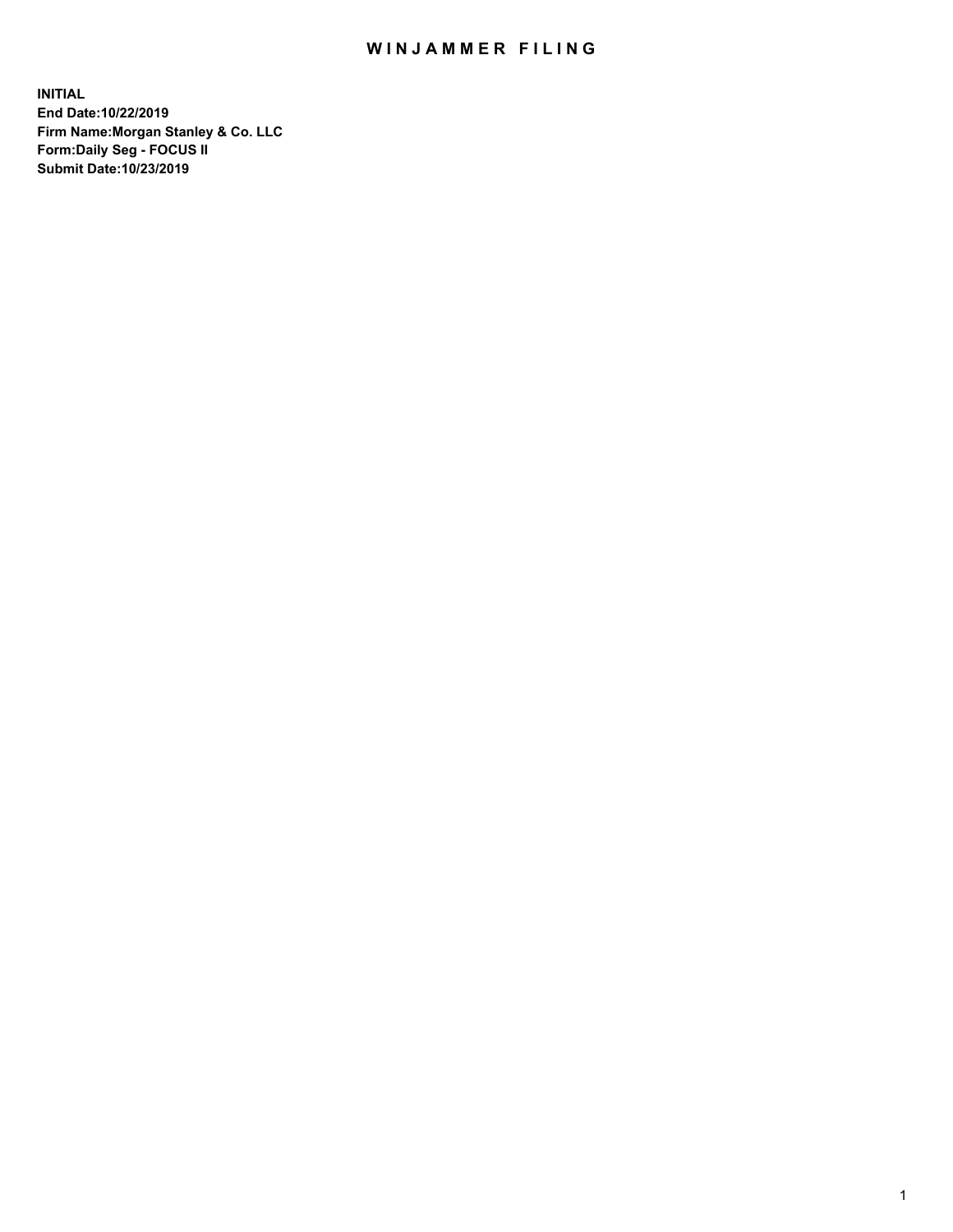**INITIAL End Date:10/22/2019 Firm Name:Morgan Stanley & Co. LLC Form:Daily Seg - FOCUS II Submit Date:10/23/2019 Daily Segregation - Cover Page**

| Name of Company                                                                                                                                                                                                                                                                                        | Morgan Stanley & Co. LLC             |
|--------------------------------------------------------------------------------------------------------------------------------------------------------------------------------------------------------------------------------------------------------------------------------------------------------|--------------------------------------|
| <b>Contact Name</b>                                                                                                                                                                                                                                                                                    | <b>Ikram Shah</b>                    |
| <b>Contact Phone Number</b>                                                                                                                                                                                                                                                                            | 212-276-0963                         |
| <b>Contact Email Address</b>                                                                                                                                                                                                                                                                           | Ikram.shah@morganstanley.com         |
| FCM's Customer Segregated Funds Residual Interest Target (choose one):<br>a. Minimum dollar amount: ; or<br>b. Minimum percentage of customer segregated funds required:% ; or<br>c. Dollar amount range between: and; or<br>d. Percentage range of customer segregated funds required between:% and%. | 235,000,000<br><u>0</u><br>00<br>00  |
| FCM's Customer Secured Amount Funds Residual Interest Target (choose one):<br>a. Minimum dollar amount: ; or<br>b. Minimum percentage of customer secured funds required:% ; or<br>c. Dollar amount range between: and; or                                                                             | 140,000,000<br><u>0</u><br><u>00</u> |
| d. Percentage range of customer secured funds required between: % and %.<br>FCM's Cleared Swaps Customer Collateral Residual Interest Target (choose one):                                                                                                                                             | 0 <sub>0</sub>                       |
| a. Minimum dollar amount: ; or<br>b. Minimum percentage of cleared swaps customer collateral required:% ; or<br>c. Dollar amount range between: and; or<br>d. Percentage range of cleared swaps customer collateral required between:% and%.                                                           | 92,000,000<br><u>0</u><br>0 Q<br>00  |

Attach supporting documents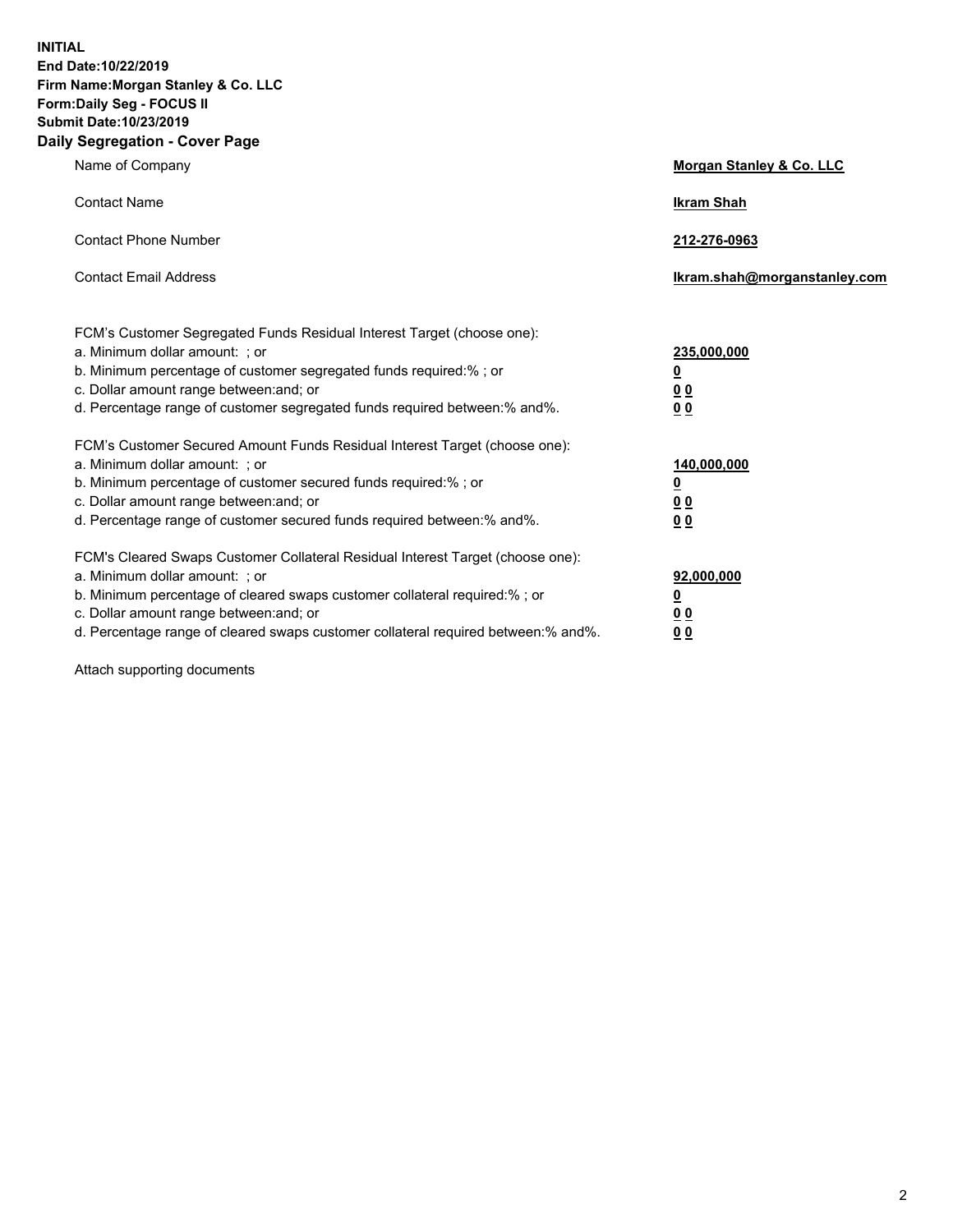## **INITIAL End Date:10/22/2019 Firm Name:Morgan Stanley & Co. LLC Form:Daily Seg - FOCUS II Submit Date:10/23/2019**

## **Daily Segregation - Secured Amounts**

|          | Foreign Futures and Foreign Options Secured Amounts                                                        |                       |
|----------|------------------------------------------------------------------------------------------------------------|-----------------------|
|          | Amount required to be set aside pursuant to law, rule or regulation of a foreign                           | $0$ [7305]            |
|          | government or a rule of a self-regulatory organization authorized thereunder                               |                       |
| 1.       | Net ledger balance - Foreign Futures and Foreign Option Trading - All Customers                            |                       |
|          | A. Cash                                                                                                    | 3,055,408,640 [7315]  |
|          | B. Securities (at market)                                                                                  | 2,231,167,664 [7317]  |
| 2.       | Net unrealized profit (loss) in open futures contracts traded on a foreign board of trade                  | 77,111,884 [7325]     |
| 3.       | Exchange traded options                                                                                    |                       |
|          | a. Market value of open option contracts purchased on a foreign board of trade                             | 28,596,191 [7335]     |
|          | b. Market value of open contracts granted (sold) on a foreign board of trade                               | -29,873,384 [7337]    |
| 4.       | Net equity (deficit) (add lines 1.2. and 3.)                                                               | 5,362,410,995 [7345]  |
| 5.       | Account liquidating to a deficit and account with a debit balances - gross amount                          | 21,181,652 [7351]     |
|          | Less: amount offset by customer owned securities                                                           | -20,541,246 [7352] 6  |
| 6.       | Amount required to be set aside as the secured amount - Net Liquidating Equity                             | 5,363,051,401 [7355]  |
|          | Method (add lines 4 and 5)                                                                                 |                       |
| 7.       | Greater of amount required to be set aside pursuant to foreign jurisdiction (above) or line                | 5,363,051,401 [7360]  |
|          | 6.<br>FUNDS DEPOSITED IN SEPARATE REGULATION 30.7 ACCOUNTS                                                 |                       |
| 1.       | Cash in banks                                                                                              |                       |
|          | A. Banks located in the United States                                                                      | 364,993,436 [7500]    |
|          | B. Other banks qualified under Regulation 30.7                                                             | 438,468,710 [7520] 8  |
|          |                                                                                                            | [7530]                |
| 2.       | Securities                                                                                                 |                       |
|          | A. In safekeeping with banks located in the United States                                                  | 538,474,436 [7540]    |
|          | B. In safekeeping with other banks qualified under Regulation 30.7                                         | 0 [7560] 538,474,436  |
| 3.       | Equities with registered futures commission merchants                                                      |                       |
|          | A. Cash                                                                                                    | 9,432,848 [7580]      |
|          | <b>B.</b> Securities                                                                                       | $0$ [7590]            |
|          | C. Unrealized gain (loss) on open futures contracts                                                        | 321,515 [7600]        |
|          | D. Value of long option contracts                                                                          | $0$ [7610]            |
|          | E. Value of short option contracts                                                                         | 0 [7615] 9,754,363 [7 |
| 4.       | Amounts held by clearing organizations of foreign boards of trade                                          |                       |
|          | A. Cash                                                                                                    | $0$ [7640]            |
|          | <b>B.</b> Securities                                                                                       | $0$ [7650]            |
|          | C. Amount due to (from) clearing organization - daily variation                                            | $0$ [7660]            |
|          | D. Value of long option contracts                                                                          | $0$ [7670]            |
|          | E. Value of short option contracts                                                                         | 0 [7675] 0 [7680]     |
| 5.       | Amounts held by members of foreign boards of trade                                                         |                       |
|          | A. Cash                                                                                                    | 2,434,094,688 [7700]  |
|          | <b>B.</b> Securities                                                                                       | 1,692,693,228 [7710]  |
|          | C. Unrealized gain (loss) on open futures contracts                                                        | 76,790,369 [7720]     |
|          | D. Value of long option contracts                                                                          | 28,596,191 [7730]     |
|          | E. Value of short option contracts                                                                         | -29,873,384 [7735] 4. |
|          |                                                                                                            | [7740]                |
| 6.       | Amounts with other depositories designated by a foreign board of trade                                     | $0$ [7760]            |
| 7.       | Segregated funds on hand                                                                                   | $0$ [7765]            |
| 8.<br>9. | Total funds in separate section 30.7 accounts                                                              | 5,553,992,037 [7770]  |
|          | Excess (deficiency) Set Aside for Secured Amount (subtract line 7 Secured Statement<br>Page 1 from Line 8) | 190,940,636 [7380]    |

- 10. Management Target Amount for Excess funds in separate section 30.7 accounts **140,000,000** [7780]
- 11. Excess (deficiency) funds in separate 30.7 accounts over (under) Management Target **50,940,636** [7785]

**8,640** [7315] **7,664** [7317]

Less: amount offset by customer owned securities **-20,541,246** [7352] **640,406** [7354] **5,363,051,401** [7355]

## **5,363,051,401** [7360]

B. Other banks qualified under Regulation 30.7 **438,468,710** [7520] **803,462,146**

**538,474,436** [7570]

E. Value of short option contracts **0** [7615] **9,754,363** [7620]

 A. Cash **2,434,094,688** [7700] **8,228** [7710] E. Value of short option contracts **-29,873,384** [7735] **4,202,301,092 190,940,636** [7380]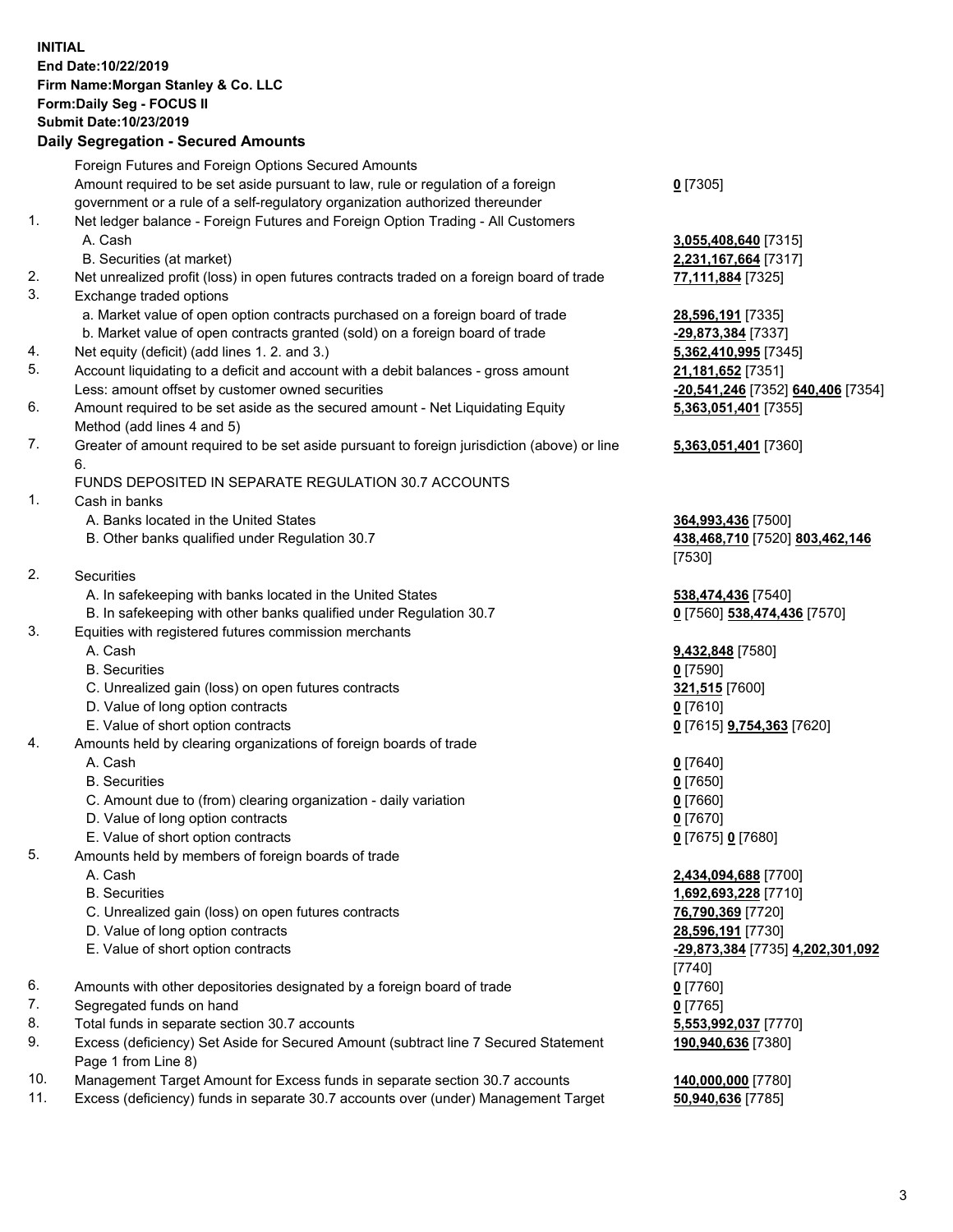**INITIAL End Date:10/22/2019 Firm Name:Morgan Stanley & Co. LLC Form:Daily Seg - FOCUS II Submit Date:10/23/2019 Daily Segregation - Segregation Statement** SEGREGATION REQUIREMENTS(Section 4d(2) of the CEAct) 1. Net ledger balance A. Cash **12,120,558,726** [7010] B. Securities (at market) **6,741,307,947** [7020] 2. Net unrealized profit (loss) in open futures contracts traded on a contract market **-1,714,048,879** [7030] 3. Exchange traded options A. Add market value of open option contracts purchased on a contract market **422,797,941** [7032] B. Deduct market value of open option contracts granted (sold) on a contract market **-288,313,971** [7033] 4. Net equity (deficit) (add lines 1, 2 and 3) **17,282,301,764** [7040] 5. Accounts liquidating to a deficit and accounts with debit balances - gross amount **482,326,048** [7045] Less: amount offset by customer securities **-481,937,331** [7047] **388,717** [7050] 6. Amount required to be segregated (add lines 4 and 5) **17,282,690,481** [7060] FUNDS IN SEGREGATED ACCOUNTS 7. Deposited in segregated funds bank accounts A. Cash **4,150,049,219** [7070] B. Securities representing investments of customers' funds (at market) **0** [7080] C. Securities held for particular customers or option customers in lieu of cash (at market) **789,454,330** [7090] 8. Margins on deposit with derivatives clearing organizations of contract markets A. Cash **6,520,218,788** [7100] B. Securities representing investments of customers' funds (at market) **0** [7110] C. Securities held for particular customers or option customers in lieu of cash (at market) **5,951,853,617** [7120] 9. Net settlement from (to) derivatives clearing organizations of contract markets **15,602,859** [7130] 10. Exchange traded options A. Value of open long option contracts **422,797,941** [7132] B. Value of open short option contracts **-288,313,971** [7133] 11. Net equities with other FCMs A. Net liquidating equity **7,595,450** [7140] B. Securities representing investments of customers' funds (at market) **0** [7160] C. Securities held for particular customers or option customers in lieu of cash (at market) **0** [7170] 12. Segregated funds on hand **0** [7150] 13. Total amount in segregation (add lines 7 through 12) **17,569,258,233** [7180] 14. Excess (deficiency) funds in segregation (subtract line 6 from line 13) **286,567,752** [7190] 15. Management Target Amount for Excess funds in segregation **235,000,000** [7194]

16. Excess (deficiency) funds in segregation over (under) Management Target Amount Excess

**51,567,752** [7198]